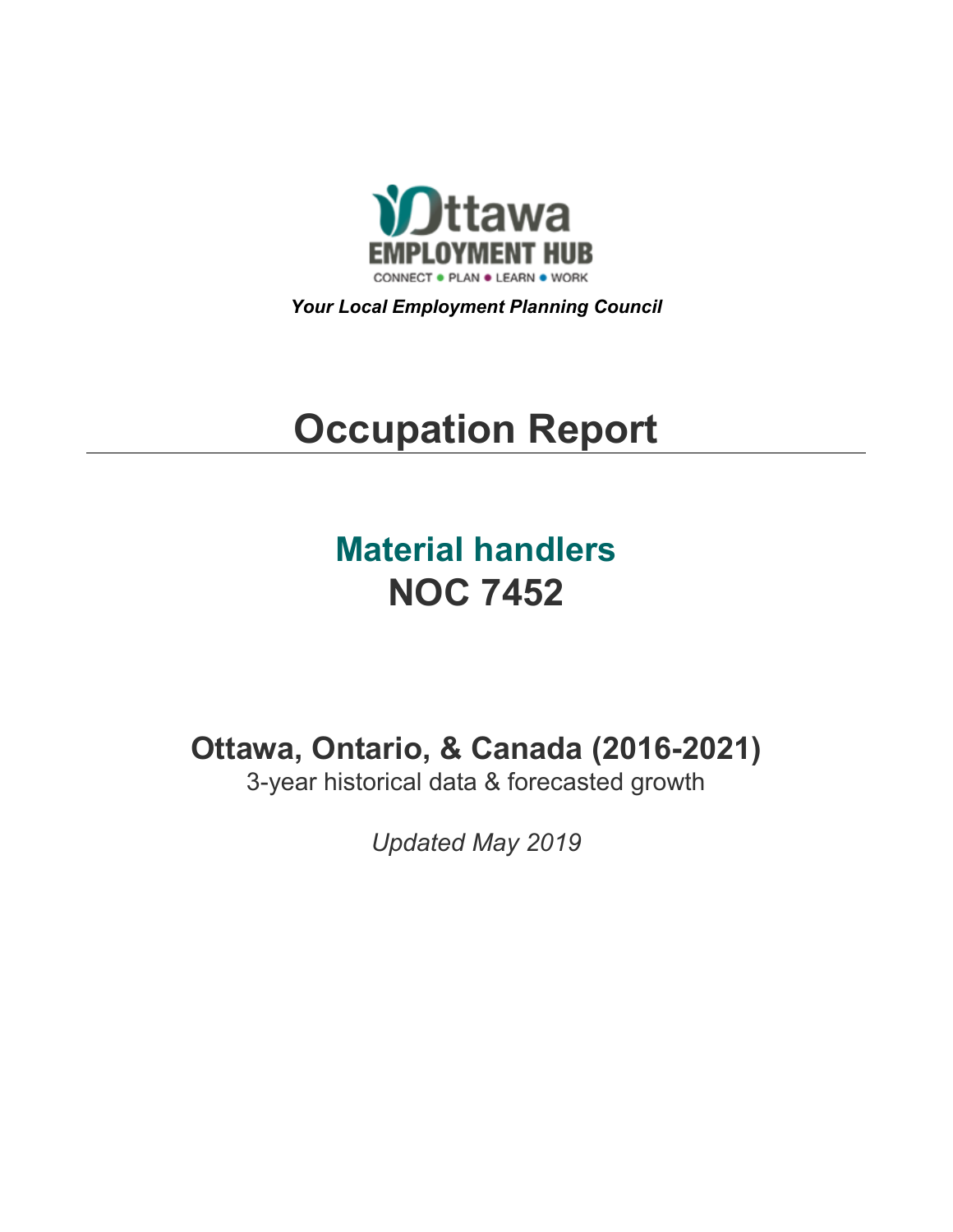

| <b>Material handlers</b> | <b>Ottawa Outlook</b>                                                         |
|--------------------------|-------------------------------------------------------------------------------|
| <b>NOC 7452</b>          | Limited $\bigstar$ Fair $\bigstar \bigstar$ Good $\bigstar \bigstar \bigstar$ |
|                          | Based on past and forecasted growth.                                          |

#### **A Local Snapshot**

- Employment in this occupation **increased in Ottawa from 2016 to 2018** (**1.5%**); it is forecast to **increase an additional 2.0%** over the next three years.
- **10.4%** were **unemployed in Ottawa in 2016; less than 10** of those in this occupation were **selfemployed**.
- **Median hourly wage** for this occupation was **\$18.02**.
- **11.0%** of the 2018 jobs were in the **Employment services** industry sector.
- Ottawa has a **lower share of this occupation** than the nation.
- **Provincially**, this occupation showed an increase from 2016 to 2018 (**5.8%**); it is expected to increase an additional **3.6%** over the next three years.
- *Canada Job Bank* forecasted **fair** employment potential for this occupation in Ottawa from 2018-2020.

#### **Overview**

| <b>Ottawa Jobs (2018)</b>          |       | $3,377$ (<10 were self-employed) |  |  |  |
|------------------------------------|-------|----------------------------------|--|--|--|
| 2016 Ottawa Unemployment Rate      | 10.4% | 8.9%<br>Ontario                  |  |  |  |
| Location Quotient to Nation (2018) | 0.51  |                                  |  |  |  |
| Change in Jobs (2016 - 2018)       | 1.5%  | $(2018 - 2021)$ 2.0%             |  |  |  |

*NOTE: Location quotient (LQ) is a way of quantifying how concentrated a particular occupation is in a region compared to the nation or province. A quotient of 1.00 means Ottawa has the same share of the occupation as the nation/province. A quotient higher than 1.00 means Ottawa has a greater share, and lower than 1.00 means Ottawa's share is lower than the average.*

#### **OTTAWA | Percentile Earnings** *(not including self-employed)*



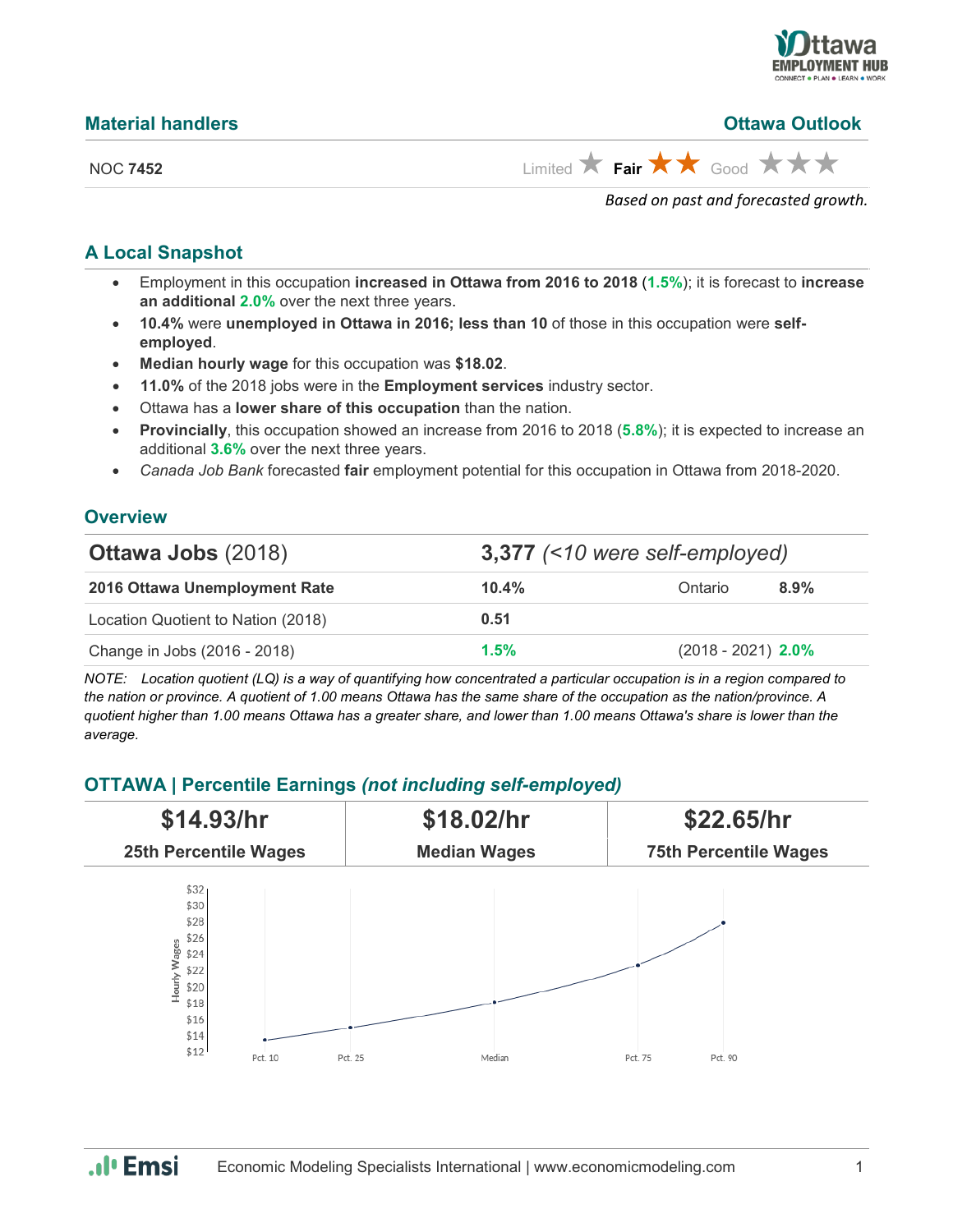

#### **Ottawa | Growth**

| 3,328            | 3,446            | 118                | 3.5%                 |
|------------------|------------------|--------------------|----------------------|
| <b>2016 Jobs</b> | <b>2021 Jobs</b> | Change (2016-2021) | % Change (2016-2021) |

### **Regional Trends**



|           | <b>Region</b> |               | <b>2016 Jobs</b> | <b>2021 Jobs</b> | Change | % Change |
|-----------|---------------|---------------|------------------|------------------|--------|----------|
|           | <b>Ottawa</b> |               | 3,328            | 3,446            | 118    | 3.5%     |
|           | Ontario       |               | 79,542           | 87,146           | 7,604  | 9.6%     |
|           | Canada        |               | 200,502          | 214,209          | 13,707 | 6.8%     |
|           |               | <b>Ottawa</b> |                  | <b>Ontario</b>   |        | Canada   |
| 2016 Jobs |               | 3,328         |                  | 79,542           |        | 200,502  |
| 2017 Jobs |               | 3,294         |                  | 80,802           |        | 202,732  |
| 2018 Jobs |               | 3,377         |                  | 84,148           |        | 208,086  |
| 2019 Jobs |               | 3,403         |                  | 85,292           |        | 210,406  |
| 2020 Jobs |               | 3,426         |                  | 86,297           |        | 212,470  |
| 2021 Jobs |               | 3,446         |                  | 87,146           |        | 214,209  |

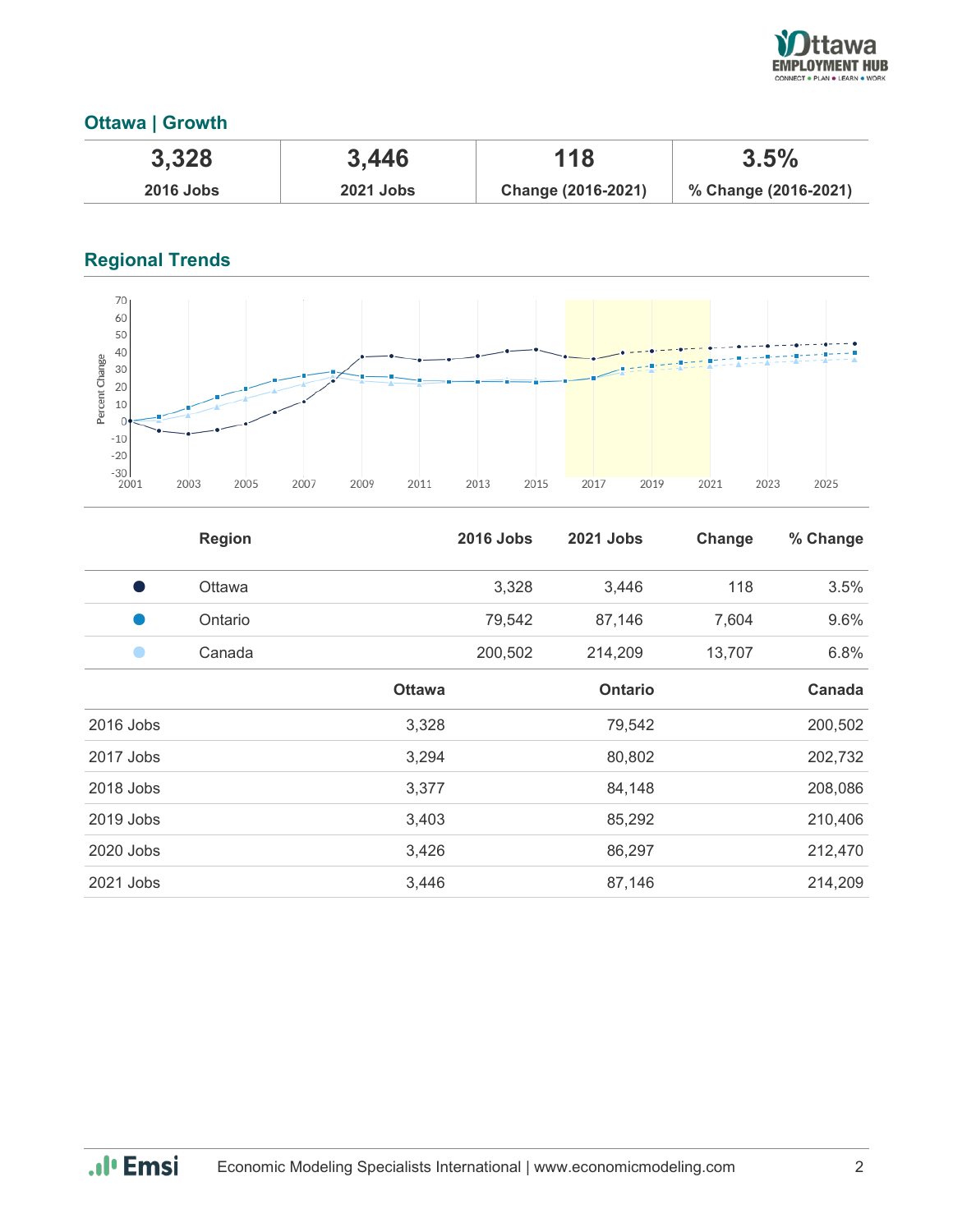

#### **Ottawa | Industries Employing this Occupation**

| <b>Industry</b>                                                                | Occupation<br>Jobs in<br><b>Industry</b><br>(2018) | $%$ of<br><b>Occupation</b><br>in Industry<br>(2018) | % of Total<br>Jobs in<br><b>Industry</b><br>(2018) |
|--------------------------------------------------------------------------------|----------------------------------------------------|------------------------------------------------------|----------------------------------------------------|
| <b>Employment services</b>                                                     | 373                                                | $11.0\%$                                             | 5.1%                                               |
| Warehousing and storage                                                        | 239                                                | 7.1%                                                 | 34.1%                                              |
| Building material and supplies dealers                                         | 176                                                | 5.2%                                                 | 5.5%                                               |
| Other general merchandise stores                                               | 146                                                | 4.3%                                                 | $3.1\%$                                            |
| Lumber, millwork, hardware and other building supplies<br>merchant wholesalers | 123                                                | $3.7\%$                                              | 7.6%                                               |

*NOTE: Inverse staffing patterns provides a table of percentages that shows how regional occupations are divided up among regional industries. For example, an inverse staffing pattern for registered nurses may show that 70% of RNs are employed by hospitals, 10% by local government (i.e., public schools), 10% by nursing homes, and 10% by offices of physicians.*

#### **Educational programs and completions in Ottawa** *(public institutions only***)**

| Programs (2016) | <b>Completions (2016)</b> |
|-----------------|---------------------------|
|                 |                           |

*There are no related program completions in Ottawa.*

*NOTE: EMSI Analyst uses Statistics Canada's PSIS data to compile completions for postsecondary programs offered in Canada, classified by the 2016 CIP codes. 2016 data includes those who graduated in spring 2017.*



#### **Job Postings by Month**

*NOTE: Based on newly published job postings first found between January 01, 2018 and December 31, 2018 AND location is Ottawa Census Sub-division, Vicinity Jobs.*